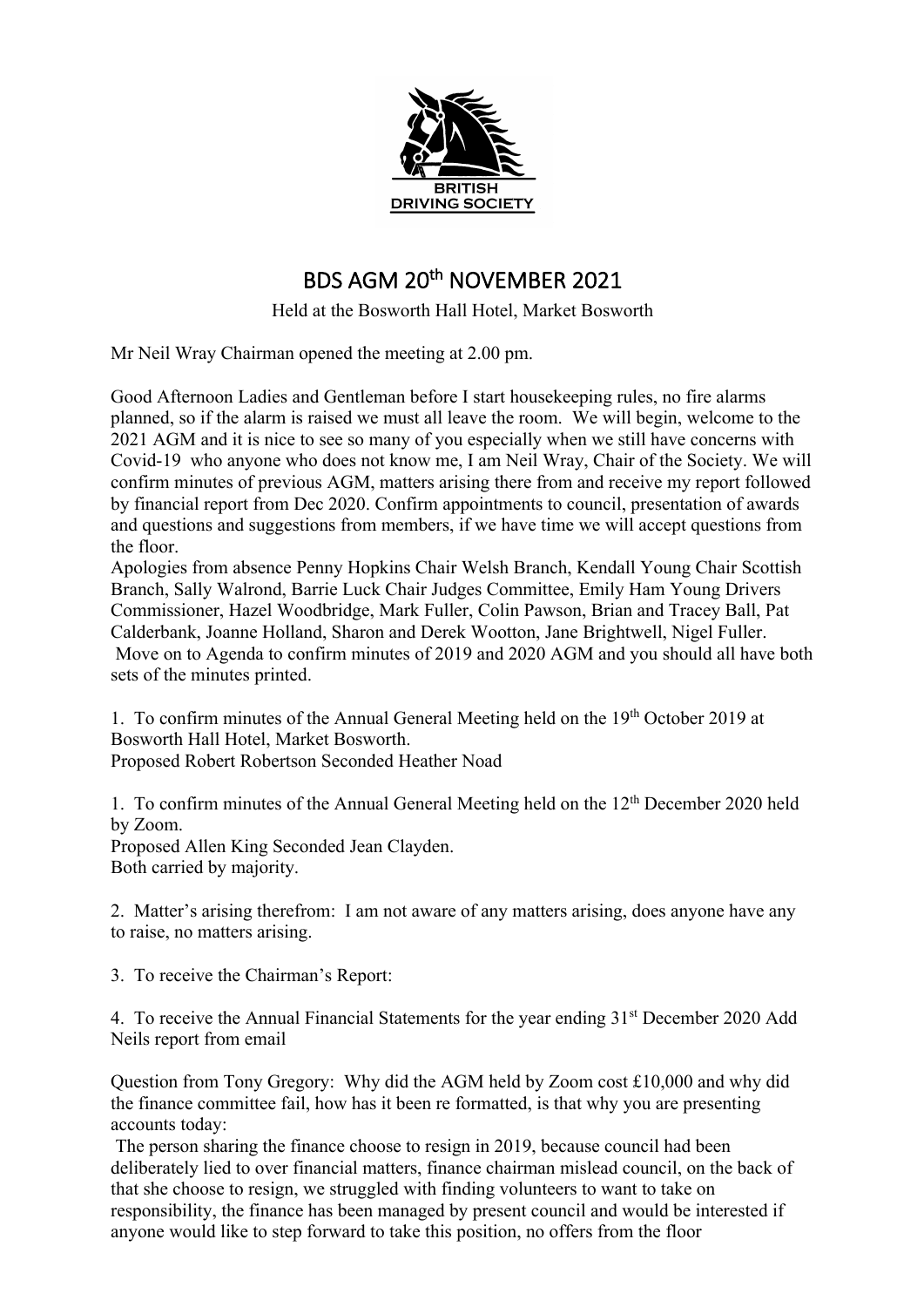The Zoom AGM did not cost the society any monies and TG apologised as did not have his glasses on to read the correct line and figures. Matter resolved

Roger Page included that whomever is running finance, could they come and run his business as they are obviously doing a good job from the financial report.

## 5. To confirm the appointments of the BDS Council:

Appointments of council we had 4 nominations so no need for an election, and if we think about the back drop to that, competitive election 2020 no one stood because of the pandemic, this year we have been very fortunate to have good strong candidates, those four people are Amy Bracey, Mike King, Nicola Salter and Emily Ham, in my mind brilliant news, we have them joining us, any questions of appointments to council, non-received.

## 6. Presentation of Awards (Leaf Spring, Rally Miles, etc):

Passing to Antonia Gallop. Drive for fun 21 was an initative during the pandemic when we did not know what was going to happen, it was time to lead on from the virtual events of social media, whilst we have rally miles it was an award for people with no transport who drive at home. Members registered to take part and log their miles 100, 200 and 300 send them in for bronze, silver and gold awards.told us their stories, they also sent us messages and photo's through the year, we were very lucky that Joanne Parrott from Take The Reins sponsored one random winner with a £100.00 voucher, and we also ran a photo competition for all those that took part, if you did not manage to achieve the miles then there are also reginal rosettes being processed, we can't call it drive for fun in 2021, any new name please let us know, and we will continue with the challenge, if getting fit for competition or just drive at home, it's for everyone thanks for all the stories the next award is the leaf spring.

Malcolm Salter has kindly overseen the Leaf Spring award since it first started in 2021, whilst he was on councila nd Mr Toby Brown is invited to present the Leaf Spring Awards, this award was to promote the use of traditional carriages as this was on the decline, the award over the years has been sponsored by The Vyse Family and who own some great carriages and some beautiful carriages which I have benefited from as well, it is great sadness of the great loss of Karen Vyse this year, that the award is being funded by the BDS in memory of Karen Vyse, it was carried over for 2020/2021 let's hope there is less destruction next year. The winners were: Josie Randall- Leyswick Farvie's Boy, Liz Edmonds- Leyswick The Real Deal, William Turner- Bodwenth Amber Prince, Leah Redsell and Billy Murrell- Nutfields The Contender, Felicity Stubbs- Valentine Amber, Kate Cooper-Issy Wotnot and Trindod Wildcat, John Snowdon- , John Walker-Wraby Lucy and ,Nicola Salter-Ewyn Pepsi. Next was the Veteran Award to promote our super seniors enjoying their driving some of the winners from this years awards presented today are Sue Cole and Sam the Man and Rosemary Neale, also Sue Cole collecting her Rally Miles of 200 and 400 miles.

Our next very special award being presented by Toby Brown, is a very special award, the Society's Medal of Honour today we are going to present to John Richards OBE, John was past Chairman of the BDS from 1973- 1975 and he always upheld the traditions and standards, his ongoing work as past president of the Coaching Club and High Sherrif, 50 years of Duke of Westminster work class carriage collection, recipient of the Coachmakers Carriage Award at the BDS Annual Show in 2021, immense contribution to the BDS and a wonderful speaker, with so much more besides, John Richards remarked it was a privilege to receive this Medal from the BDS.

7. To receive suggestions/questions from Members:

Leah Swindlehurst Gill Reynolds Hazel Woodbridge